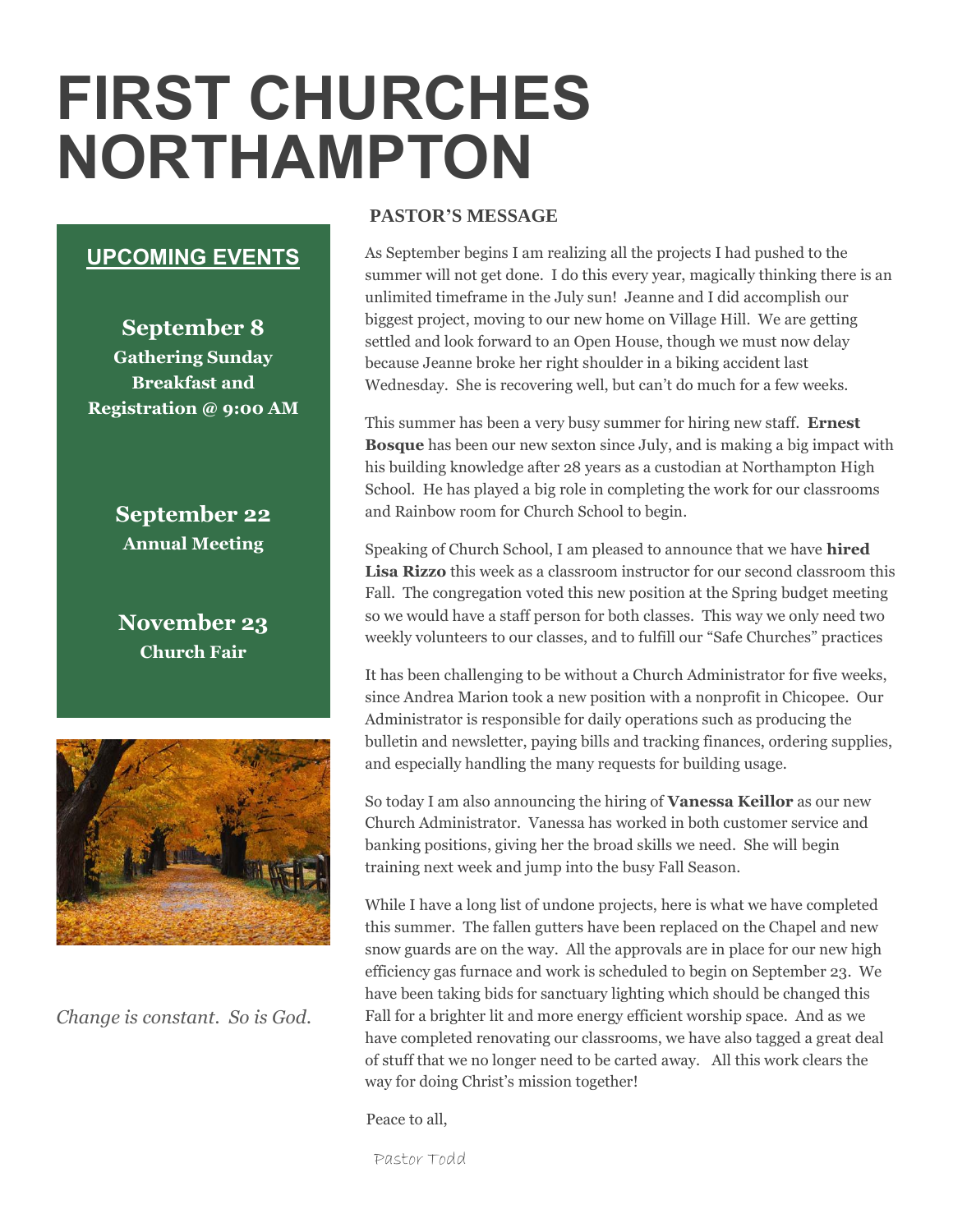## **Church School Page**

#### **Children's Breakfast - This Sunday, September 9th, Lyman Hall 9am**

Bring your kids & enjoy a light breakfast with the Christian Education team! We'll share information on our Rainbow Room, Sunday School and Youth Group, while the kids eat or enjoy time at the craft table.

- Learn about our new online curriculum, *Whole People of God*
- Hear details on new children's activities, field trips & events
- Meet the team of CE Educators & Caregivers
- Sign up your children, our programs start that day!

For more information or to volunteer your time, needed children's items, or a food contribution for this Breakfast please contact Ann Rasmussen, [ajabu@charter.net](mailto:ajabu@charter.net) or 413-527-6931.

#### **Greetings from Your CE Board**

We hope everyone had a fun & memorable summer, seems like the Children's Service was just a short while ago! Your CE Board has been active over the summer:

- We hosted a small but lots of fun Children's Picnic, with burgers, swimming & snow cones.
- We continued to chip away at tasks in the Children's Rooms which are now ready for kids, starting this Sunday!
- We've replaced / re-stocked the Children's Bags for the Sanctuary, to help occupy our youngest worshippers if they are attending service with their families
- And we conducted a search for CE Assistant, and look forward to welcoming Lisa Rizzo on Sunday September 22nd (see separate article in this *Messenger* for more information or contact Eric Frary, CE Director, [ce@firstchurches.org\)](mailto:ce@firstchurches.org).

Later this month, we'll bring you details on several new children's events for this season - including Game Night, and winter & spring field trips. In the meantime, if you have any questions, suggestions or would like to volunteer your time & talent, please feel free to reach out to any CE Board member:

*Ann Rasmussen, Judy Sherman, Angie Montalvo-Greene, Becky Lockwood, Lora Wondolowski*

#### **The Children's Rooms Are Ready!**

We are very pleased to report that all three of the children's rooms have been readied for use starting this Sunday! Each week, we will now have the ability to lead two separate age-based Sunday School groups, in two different rooms - which also enables growth in the program. While there are still some final touch-up tasks to finish, both the Sunday School and Youth rooms are now refurbished floor-to-ceiling and are substantially brighter & fresher, safe & much more energy-efficient. The CE team is so thankful to everyone who helped make these improvements possible! Be looking for even more enhancements this season including reorganization & painting in the hallway, & Rainbow Room bathroom. Feel free to come down & take a look, and say *hi*! to our team of Caregivers and Educators:

| Eric Frary, CE Director  | Bernadette Marion, Rainbow Room |
|--------------------------|---------------------------------|
| Lisa Rizzo, CE Assistant | Kimberly Parente, Rainbow Room  |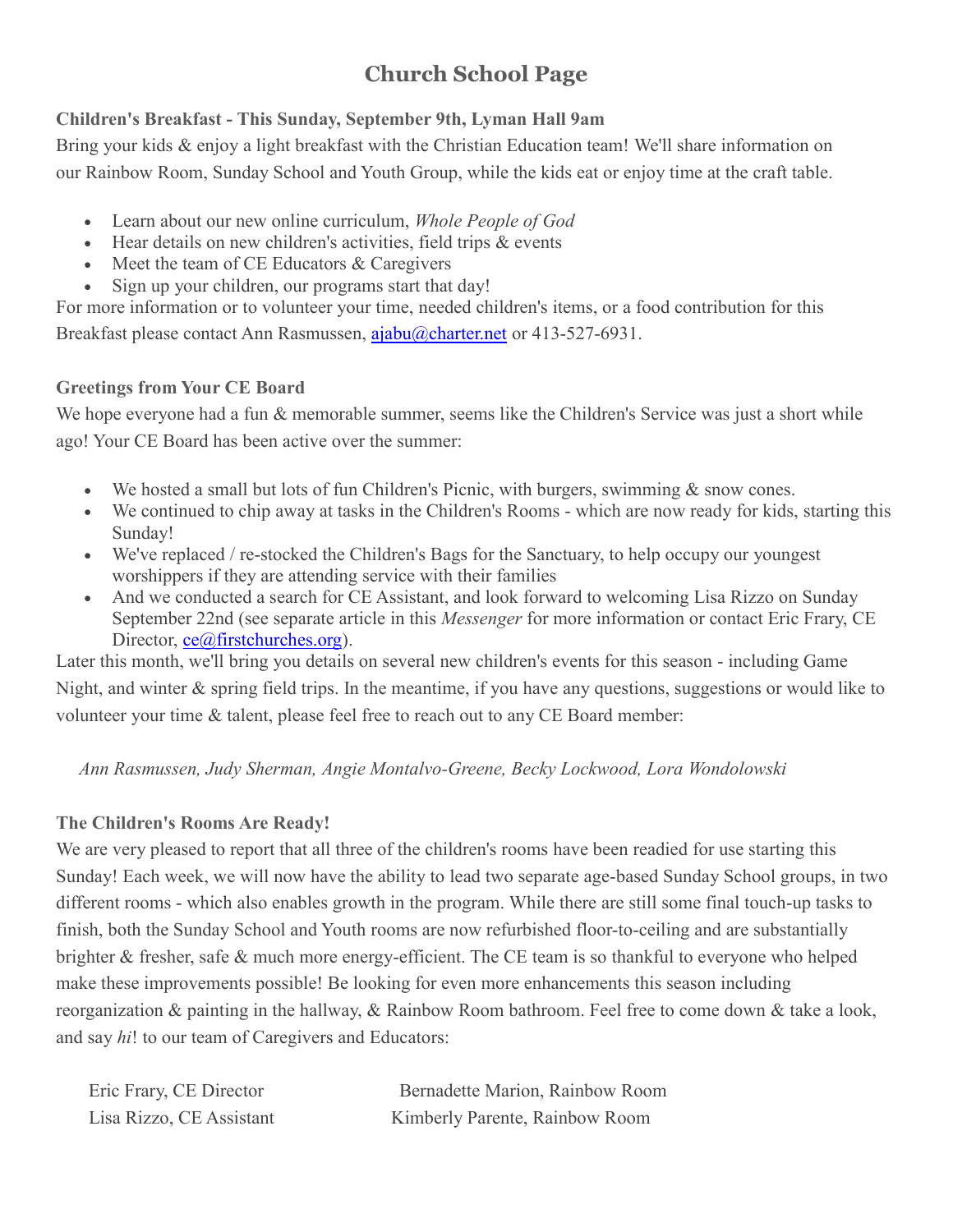#### **Welcome Lisa Rizzo, CE Assistant!**

On Sunday September 22nd, please join the CE team in welcoming Lisa Rizzo, First Churches CE Assistant. Lisa comes to us with significant experience in the areas of early childhood classrooms, drama, music and theatre. We are very thankful to have her on-board and look forward to a creative, energetic year of children's programs. Working with Eric Frary, Lisa will lead lessons & activities for our younger Sunday School children. All children's curriculum will continue to follow the Liturgical calendar, to encourage family discussion. Activities will include community involvement projects, field trips and kid-created events.

#### **Greetings families of First Churches, old and especially new!**

Welcome to a new year of exploring, growing, and learning in your children's program. We are very excited to roll out a new curriculum that will better serve our kids, and introduce our newest teacher, Lisa Rizzo. Together, working in tandem with the whole congregation, we will be providing an exciting, progressive Christian education that will meet the needs of the varied ages in our congregation, Our newly renovated spaces in the church will help us as well.

Thank you for trusting us with the important job of teaching your children; we will do our best to ensure they are supported, loved, and able to grow.

Shalom, Eric Frary, Christian Education Director

#### **SAVE THE DATE! FIRST CHURCHES' FAIR SATURDAY, NOVEMBER 23, 9:30- 3:00**

It's not too early to start thinking: "FAIR!". There are volunteer opportunities for everyone! We will need help with the church's famous apple pies; working on set-up and clean-up; serving on the luncheon committee; assisting with the various tables and much more. If you have been at the church for awhile it is a fun opportunity to connect/reconnect with new and old friends. If you are new to the church, it is great chance to meet new folks and participate in the social life of the church.

At this time, we are actively seeking volunteers for the following:

Chairs/co-chairs for:

- Raffle table
- Serving morning coffee and donuts
- Christmas table
- Preparing/serving the luncheon
- Clean- up committee
- Set-up committee

If you are interested in these opportunities or in helping out in general, please contact someone on the Church Fair Steering Committee:

- Barbara Parsons @ 584-4944
- Peg Whitham  $\omega$  586-2531 or pncwhitham $\omega$ comcast.net
- Ginny Wahl  $\omega$  vwahl5512 $\omega$ charter.net or 527-5512
- Celeste Ortega @ 1-413-275-7137 or ortegal  $1$  @ verizon.net

A successful fair is vital as it is the church's major fund raiser each year. Your help is needed to make this year's fair bigger and better than ever!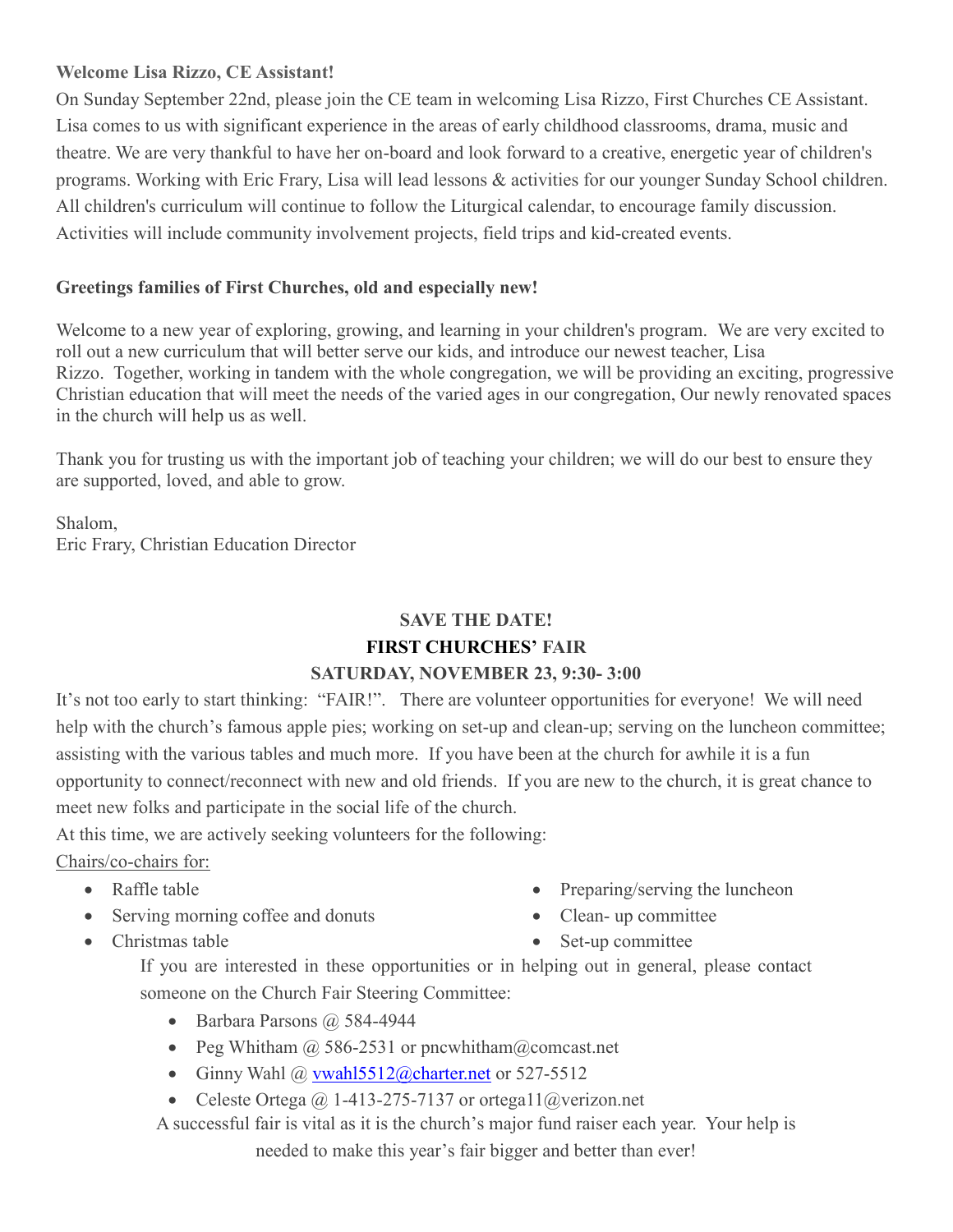#### **From Your Moderator**

*Warm Greetings to all!* I hope everyone had a wonderful Summer, it's hard to believe September is already here, and Autumn isn't far behind. I am looking forward to an exciting year at First Churches, starting with our Annual Meeting on Sunday September 22nd (immediately following service). We'll be voting on the 2013/2014 slate of Committee members & Chairs, as well as considering several important decisions for our future. All church members are enthusiastically encouraged to attend the meeting (childcare will be available).

My focus and priority during the second year of my term as Moderator continues to be "*communication*". I pledge to continue to be available & open, and encourage you to reach out to me with any questions, comments or concerns... every voice within our community is treasured and it's important we all feel *heard*. Through God's grace, our love for one another and the new skills we developed during last season's listening sessions with Margaret Keyser, we truly have the resources we need to discern our future & move forward - together. I look forward to this year, and the potential of the work we can accomplish.

Blessings, Donna M. O'Meally First Churches Moderator [donnaomeally@gmail.com](mailto:donnaomeally@gmail.com) (413) 584-9392

#### **September Dates**

| <b>September 8</b> - Gathering Sunday and the Start of Sunday School |
|----------------------------------------------------------------------|
| Breakfast and Registration $\omega$ 9:00 AM                          |
| <b>September 11</b> - Missions Committee $\omega$ 6:30 PM            |
| <b>September 9</b> - Peace and Justice Committee $@7:00$ PM          |
| <b>September 18</b> - Church Council $@ 7:00$ PM                     |
| <b>September 22</b> - Annual Meeting Sunday after church             |
|                                                                      |

#### **Prayer Requests**

*Sue Massey* is recovering from surgery to remove her lung. *Janice Francis's* Father died this week in Antigua. *Todd Emrick's* Father died from a heart attack in Florida *Kathy Felton's* mother is recovering from breast cancer and surgery *Charlotte Carpenter Janet Dahlberg Bill Rice Vivian Eastman*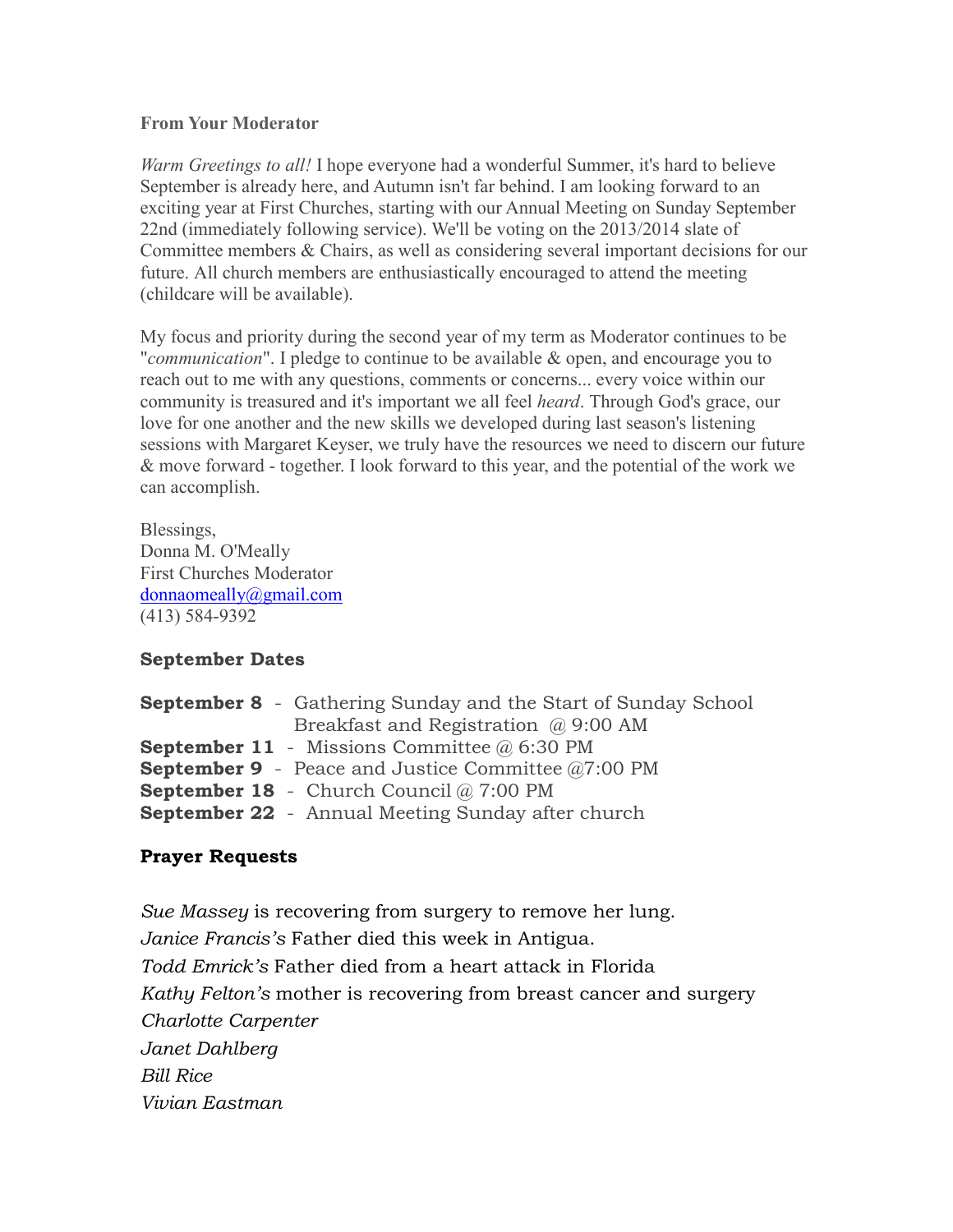# **Your Church's Missions in Action!** *Spotlight on:*

## **Cathedral in the Night**

At 5 pm every Sunday night, a worship service is held on the sidewalk in front of our church. A hot meal is served afterwards, with wrapped sandwiches and hard boiled eggs available "to go" for the following day. Many people who are homeless or down on their luck count on this food.

The Board of Missions committed our congregation to preparing and serving dinner 4 times this year. All of the folks listed below pitched in by preparing food, purchasing supplies, taxiing hot food to the church for cooks, providing music for worship, contributing money, setting up for the meal, serving the meal, washing dishes, and cleaning up.

## *Thank you for your Generous Support!*

Mary Ramos Rosa Ramos Doryne Pederzani-Dinneen Claudine Wega Janice Francis Andre Barnes George Naughton Cindy Naughton Stacey Martin Zachary Martin Merrilyn Holcomb Sandy Hoover Sue Norton Alison Bent April Bent Harriet Wilson

Lisa Thwing Marti Catuogno Dana Pasquale Heather Williams Steven Williams Marcia Kennick Pauline Bassett Lan Katz Connie Baugh Carolyn Benson Angie Montalvo-Greene Ginny Wahl Lora Wondolowski Ann Rasmussen Marge Magner Priscilla Pike Sheila Lyford

Bette Barto Barbara Parsons Dori McCracken Sandie Pirrello Eric Frary Sue Stone Peggy Anderson Marion Van Arsdell Anna Murphy Wendy Williams Carol Murphy Lise Gray Judy Sherman Ned Judd Carol Judd

## *Help Needed To Cook & Serve on Oct. 20th!*

Please contact: Carol Judd @ 584-9641 or [cmcc55@gmail.com](mailto:cmcc55@gmail.com) Judy Sherman @ 533-5655 or [jhs12@comcast.net](mailto:jhs12@comcast.net)